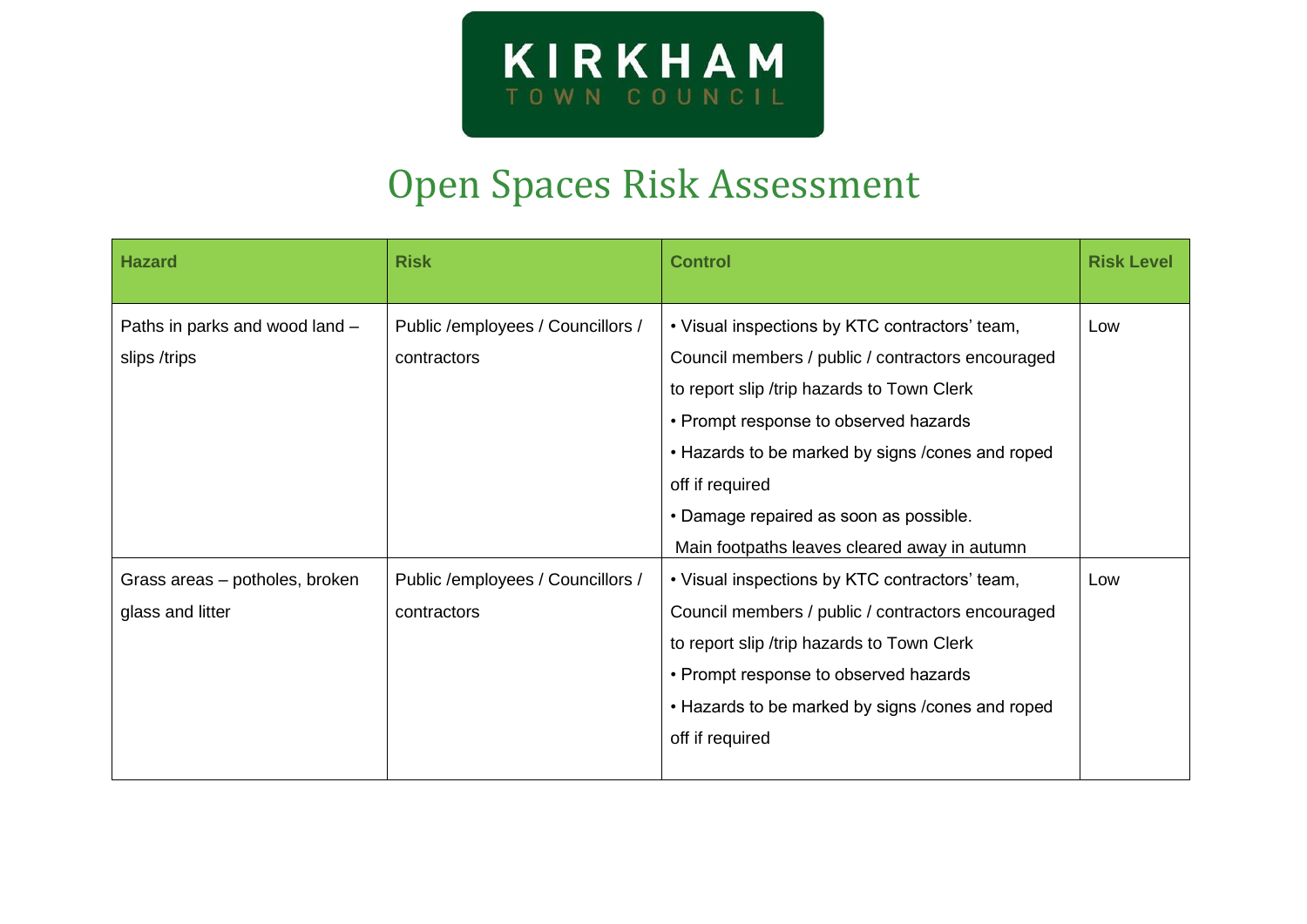

| <b>Hazard</b>                    | <b>Risk</b>                  | <b>Control</b>                                        | <b>Risk Level</b> |
|----------------------------------|------------------------------|-------------------------------------------------------|-------------------|
|                                  |                              | • Damage repaired as soon as possible if an H & S     |                   |
|                                  |                              | hazard                                                |                   |
|                                  |                              | Main footpaths leaves cleared away in autumn          |                   |
|                                  |                              | • Grass areas inspected when grass is cut, and        |                   |
|                                  |                              | holes backfilled                                      |                   |
|                                  |                              | • Any reports of broken glass to be responded to      |                   |
|                                  |                              | quickly and cleared by KTC contractors' team.         |                   |
|                                  |                              | Litter cleared by KTC contractors on a regular basis  |                   |
|                                  |                              | • Pest Controller to monitor more frequently if there |                   |
|                                  |                              | is a significant increase in mole activity            |                   |
| Trees – falling branches, trees  | Damage to people or property | Annual inspection by KTC contractors tree team and    | Low               |
| falling / Hedges                 |                              | maintenance as required                               |                   |
|                                  |                              | • KTC contractors team keeps eyes open and            |                   |
|                                  |                              | reports any signs of damage                           |                   |
|                                  |                              | • Public /employees / Councillors encouraged to       |                   |
|                                  |                              | report damaged trees / hedges                         |                   |
| Fixed furniture e.g. benches and | Injury to public             | • Benches, goalposts and equipment are securely       | Low               |
| equipment, litter and dog bins   |                              | fixed to the ground and in a safe condition           |                   |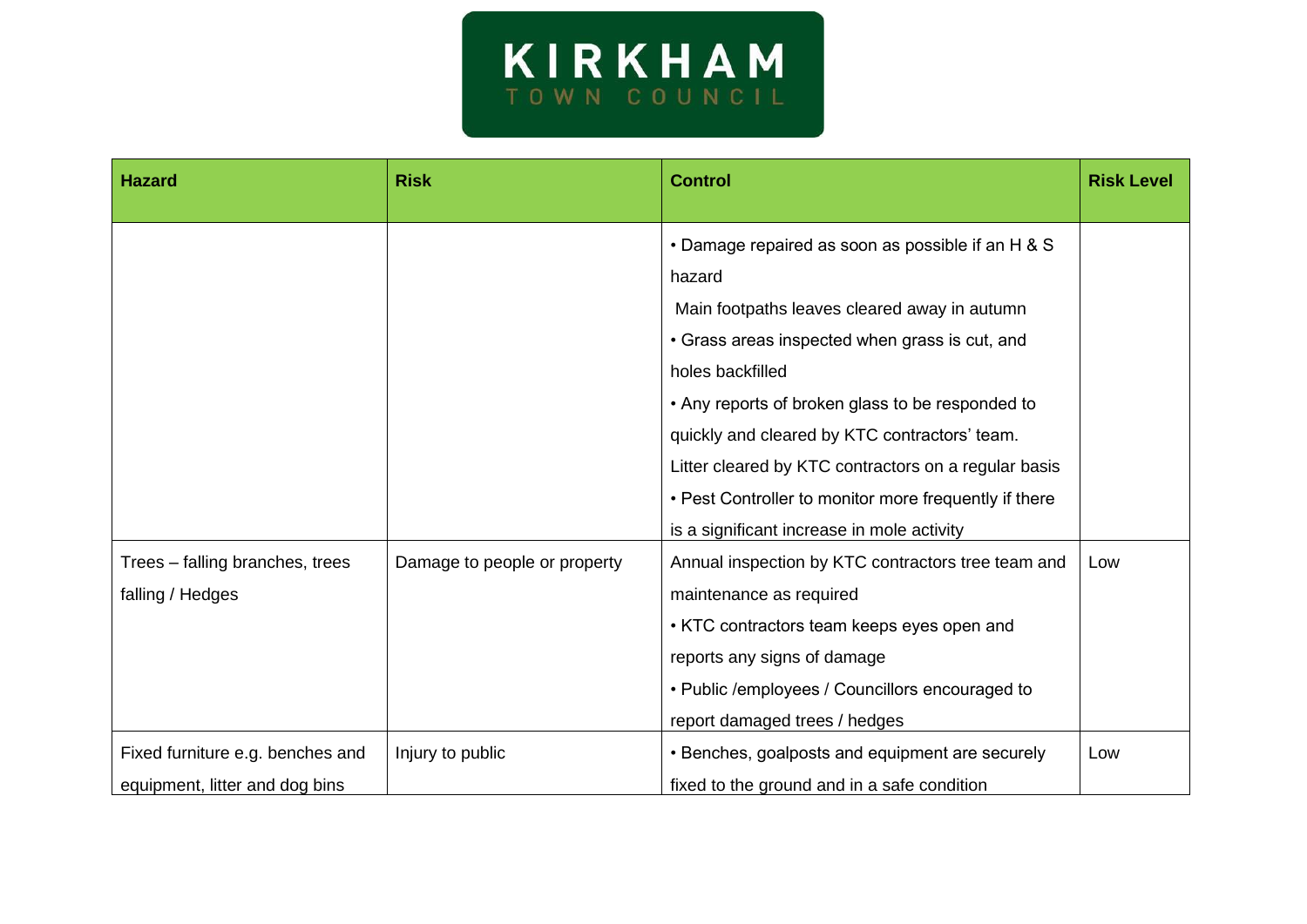

| <b>Hazard</b>                    | <b>Risk</b>                                                                                                   | <b>Control</b>                                                                                                                                                                                                                     | <b>Risk Level</b> |
|----------------------------------|---------------------------------------------------------------------------------------------------------------|------------------------------------------------------------------------------------------------------------------------------------------------------------------------------------------------------------------------------------|-------------------|
|                                  |                                                                                                               | Regular checks by KTC contractors' team and bins<br>emptied twice a week<br>• Any damage which is reported is repaired promptly                                                                                                    |                   |
|                                  |                                                                                                               | or notified to FBC in the case of dog bins<br>• Litter bins firmly fixed and inspected visually when<br>emptied                                                                                                                    |                   |
| Posts / markers /low fences etc. | Possible risk of falling object<br>injuring Public / employees /<br>Councillors / contractors<br>Trip hazards | • Ensure all objects are firmly fixed<br>• Annual check by KTC contractors<br>Repairs to be arranged where required as reported<br>to Town Clerk                                                                                   | Low               |
| Walls /fences                    | Injury due to poor maintenance<br>Public /employees / Councillors /<br>contractors                            | • Regular Visual checks by KTC contractors<br>• Hazards to be marked by signs /cones<br>• Signs to inform the public how to report defects<br>• Annual inspection by a KTC contractors<br>• Rapid response when repairs need doing | Low               |
| Gates                            | Injury to especially hand / finger.<br>Public / employees / Councillors /<br>contractors                      | • Gates checked Annually by KTC contractors<br>looking specifically at catches /latches / hinges                                                                                                                                   | Low               |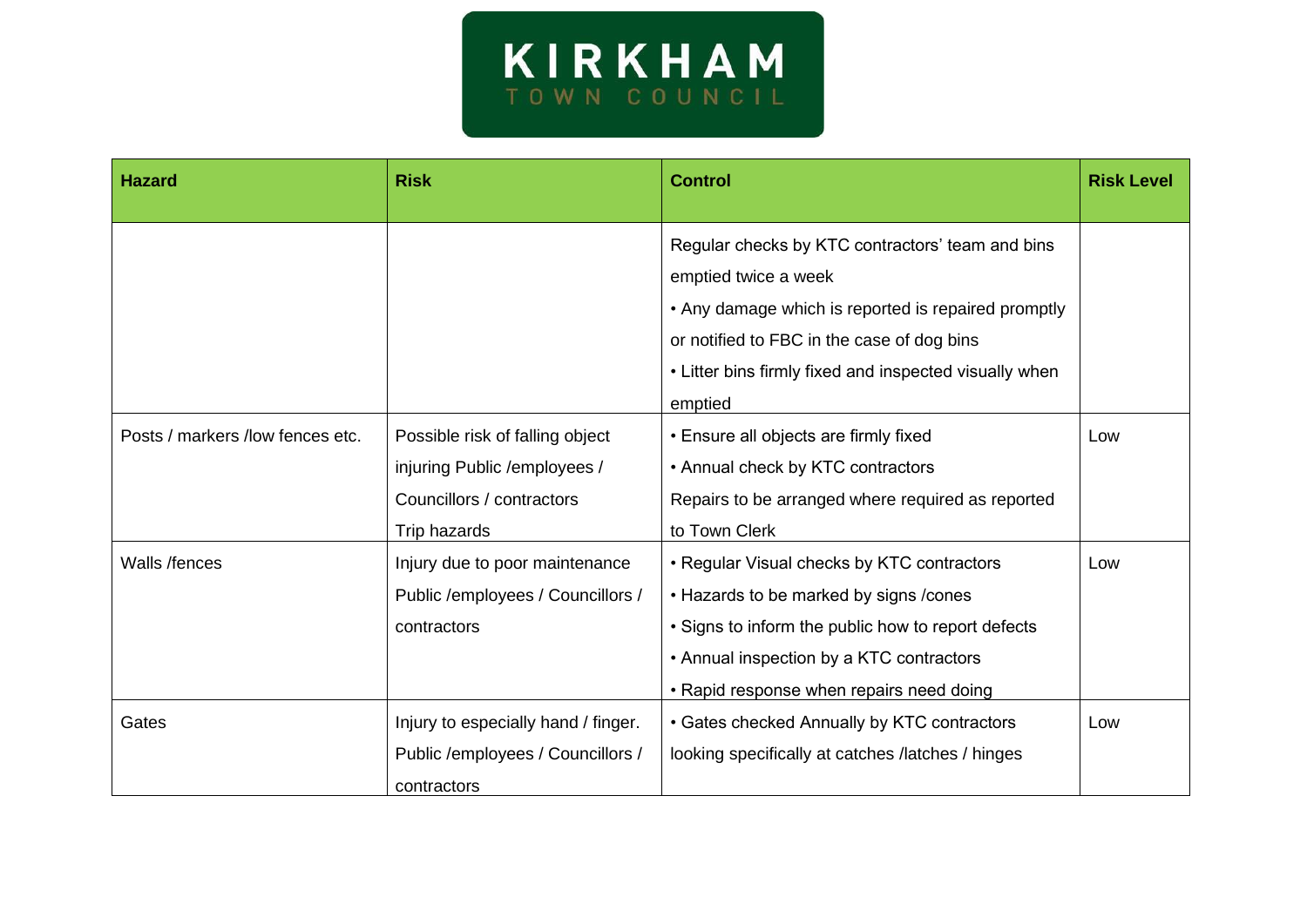

| <b>Hazard</b>                                                                 | <b>Risk</b>                                                                | <b>Control</b>                                                                                                                                                                                                    | <b>Risk Level</b> |
|-------------------------------------------------------------------------------|----------------------------------------------------------------------------|-------------------------------------------------------------------------------------------------------------------------------------------------------------------------------------------------------------------|-------------------|
| Inadequate lighting                                                           | Trips /falls to Public / employees /<br>Councillors / contractors          | • Ensure lighting on all surfaced paths /areas / car<br>parking are in working order<br>• Ensure public know how to report lights that are not<br>in working order                                                | Low               |
|                                                                               |                                                                            | • Annual inspection by KTC contractors                                                                                                                                                                            |                   |
| Dog Fouling                                                                   | Public / employees / Councillors /<br>contractors                          | • Educate the public through social media and<br>signage<br>Dogs wardens patrol regularly<br>Dog waste bins in area                                                                                               | Low               |
| Drug use                                                                      | Injury to Public / employees /<br>Councillors / contractors from<br>sharps | • Public /employees / Councillors / contractors<br>advised not to deal with sharps unless they use<br>appropriate safety equipment<br>• Prompt response to reports of sharps by public<br>• Police to be informed | Medium            |
| Hazardous plants i.e. stinging<br>nettles, brambles, fox gloves and<br>fungi. | Public /employees / Councillors /<br>contractors                           | KTC contractors to monitor and remove hazardous<br>plants from side of footpaths as required                                                                                                                      | Low               |